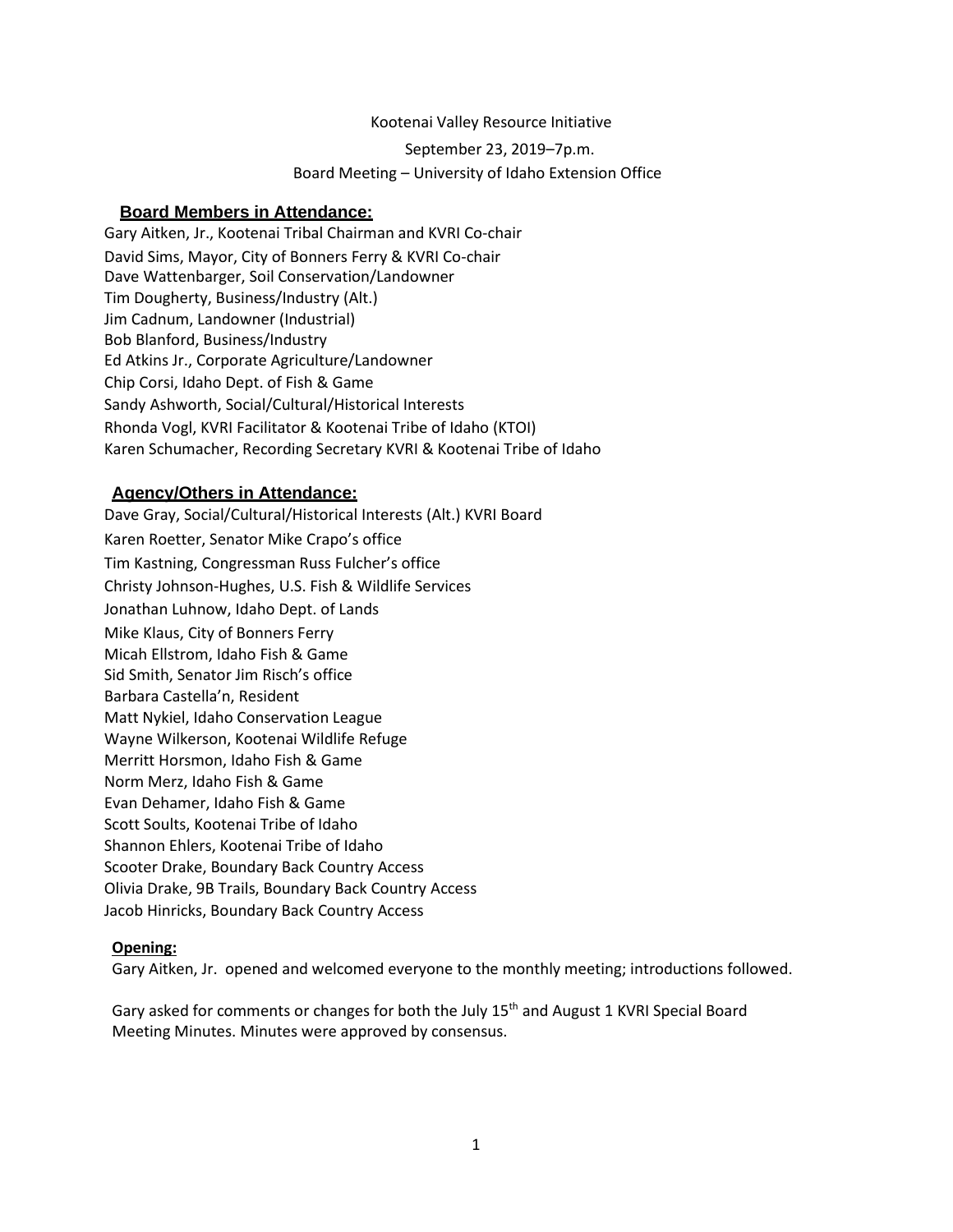## **Presentations:**

### **Chronic Wasting Disease – Micah Ellstrom, Regional Wildlife Manager, Idaho Fish & Game**

### **This presentation is available on the KTOI website – [www.kootenai.org](http://www.kootenai.org/)**

- Micah reviewed this disease which was first found in a captive mule deer herd in Colorado in 1967.
- CWD is an untreatable, fatal brain disease thought to be caused by an abnormally shaped, misfolded protein accumulating within brain cells.
- Now found in captive and free-ranging deer, elk, moose and reindeer in 26 states, 3 Canadian provinces, Norway, Finland, Sweden and South Korea
- CWD has NOT been detected in Idaho to date.
- Idaho Fish & Game are accepting voluntary sample submission from hunters as a part of their effort to acquire samples that will aid them in their efforts to detect CWD at a 1% prevalence rate.
- Discussion following the presentation: It was suggested people contact IDFG for guidance
- should they encounter an animal that appears symptomatic for CWD.
- How others are dealing with infected areas varies widely, but IDFG does have several courses of action in mind should it become necessary.
- It was stated that feeding of animals promotes artificial concentrations that is concerning for the spread of this disease.

## **Moyie Dam – 2019 Silt removal Project – Mike Klaus, Engineer, City of Bonners Ferry This presentation is available on the KTOI website – [www.kootenai.org](http://www.kootenai.org/)**

- The dam was built in 1948. Historical photos demonstrated the method and conditions of building the dam.
- In 2017 it was noted that the penstock was blocked by accumulating silt. A penstock is a conveyance that delivers water from dam to the turbines at the powerhouse. The flow of the water through the penstock can be controlled with a sluice or gate that is raised and lowered.
- An unusually high amount of ice (12 feet) in 2017 also created problems.
- Emergency silt removal in 2017 revealed that using a crane with a clam shell bucket was effective at removing silt without exceeding turbidity standards.
	- o The City bid the project and awarded it to Knight Construction in late March, with the expectation of removing 7,000 cubic yards of silt and debris. Material removal was more successful than expected and an additional 14,000 cubic yards was removed.
	- $\circ$  Material removed was transported via dump trucks to 2 basins, owned by the city, upstream that had been proposed/approved a few years prior.
- The dam is licensed and regulated by the Federal Energy Regulatory Commission. The next FERC licensing cycle is in 2029.

### **Sub-Committee Updates:**

Forestry Subcommittee updates provided by Rhonda Vogl and Tim Dougherty

August 14, there was a Field Trip for the Westside Restoration Project was well attended by approximately 32 people and represented a cross section of stakeholders as the project area represents many landowners. The field trip covered areas for the project with an emphasis on overall resilience of water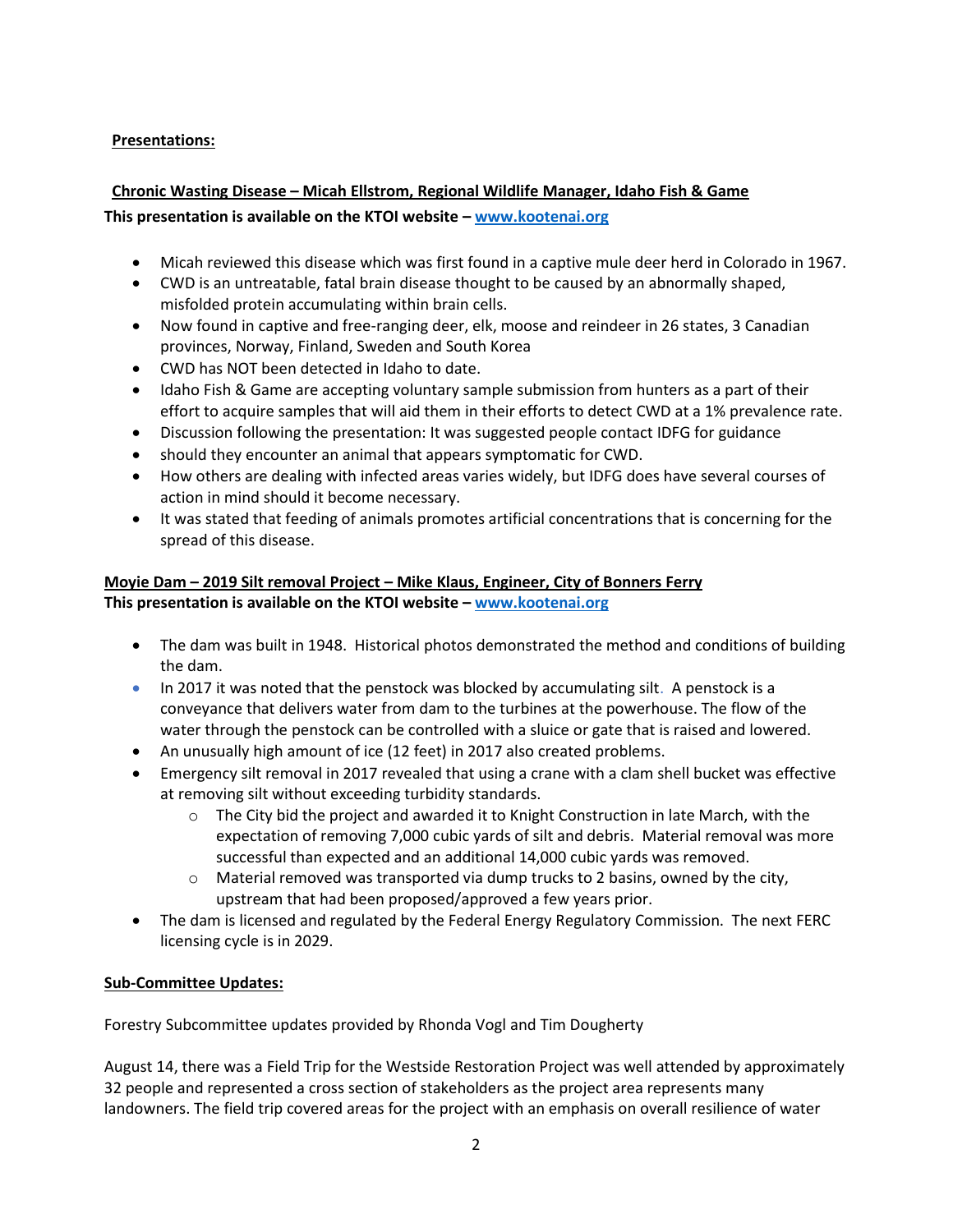sheds, reducing fuel and recreational use of the areas. This is a CFLR project.

Pat Hart sent an email to Rhonda Vogl regarding the Boulder Creek Project which is another CRLR project. Pat had some volunteers up there and they worked on projects including fencing and a bulletin board. The group of kids did an amazing job. Input given to Rhonda from the parent of a volunteer was that this gives the kids a whole new perspective on how things get done in the forest.

David Gray cautioned that the Boulder Creek road is very narrow and asked those venturing up there to be careful.

Tim Dougherty provided input and said Camp Robin proposals were due last Tuesday. IFG submitted one. There were some contractual things that needed clarification resulting in addendums needed by anyone that submitted a technical proposal. Hopefully the best option for the project will be determined by the end of this week. Also, there was work to be done at Smith Lake Campground by November  $1^{st}$  so the agency can utilize some grants for the remaining work to be done for camp ground improvements.

Rhonda discussed the WAC (Wildlife Auto Collision) Subcommittee meeting held on August 22nd. George Shutes provided input on the various road projects.

- Road improvement for McArthur is scheduled for 2022/23 with the temporary (Shoofly) road scheduled for FY 2021.
- The Alderson Lane to LaBrosse road project delayed until 2023/24.
- Looking for an October finish date for the road project now going on in Bonners Ferry.

Merrit Horsmon provided information on underpass usage. Chart handouts reflect the high use of underpasses located north of Bonners Ferry.

Other efforts to reduce animal/auto collisions include wildlife warning signs that George Shutes was placing on our highways this month.

TMDL Subcommittee met on August 22. The next meeting is scheduled for November  $7<sup>th</sup>$  at 8:30 am, at the Kootenai Tribal Office. We will be hearing the latest monitoring results from Dave Wattenbarger and others who are doing the Citizens Monitoring using equipment provided by DEQ. Monitors went back in the water in June.

The Grizzly Bear Subcommittee is scheduled to meet on November 18<sup>th</sup> at KTOI headquarters at 10am. KVRI will also meet that night. Wayne Kasworm will present at both the Sub-Committee and KVRI meetings. IGBC (Interagency Grizzly Bear Committee) is now gathering data on accomplishments and efforts on the Grizzly Bear this past year.

#### **Old Business**: - None Noted

#### **New Business:**

Dates for KVRI 2020 meetings were proposed with suggested alternate dates for January and February due to holidays. Board agreed on dates with alternates being January 13<sup>th</sup> and February 10<sup>th</sup>.

CFLR Tier One proposal was submitted and the information needed was more complex than was originally thought. The effort with Shoshone-Benewah and Panhandle Forest will include a MOA. The proposal includes the whole forest within the boundaries and incorporates the Idaho Shared Stewardship Priority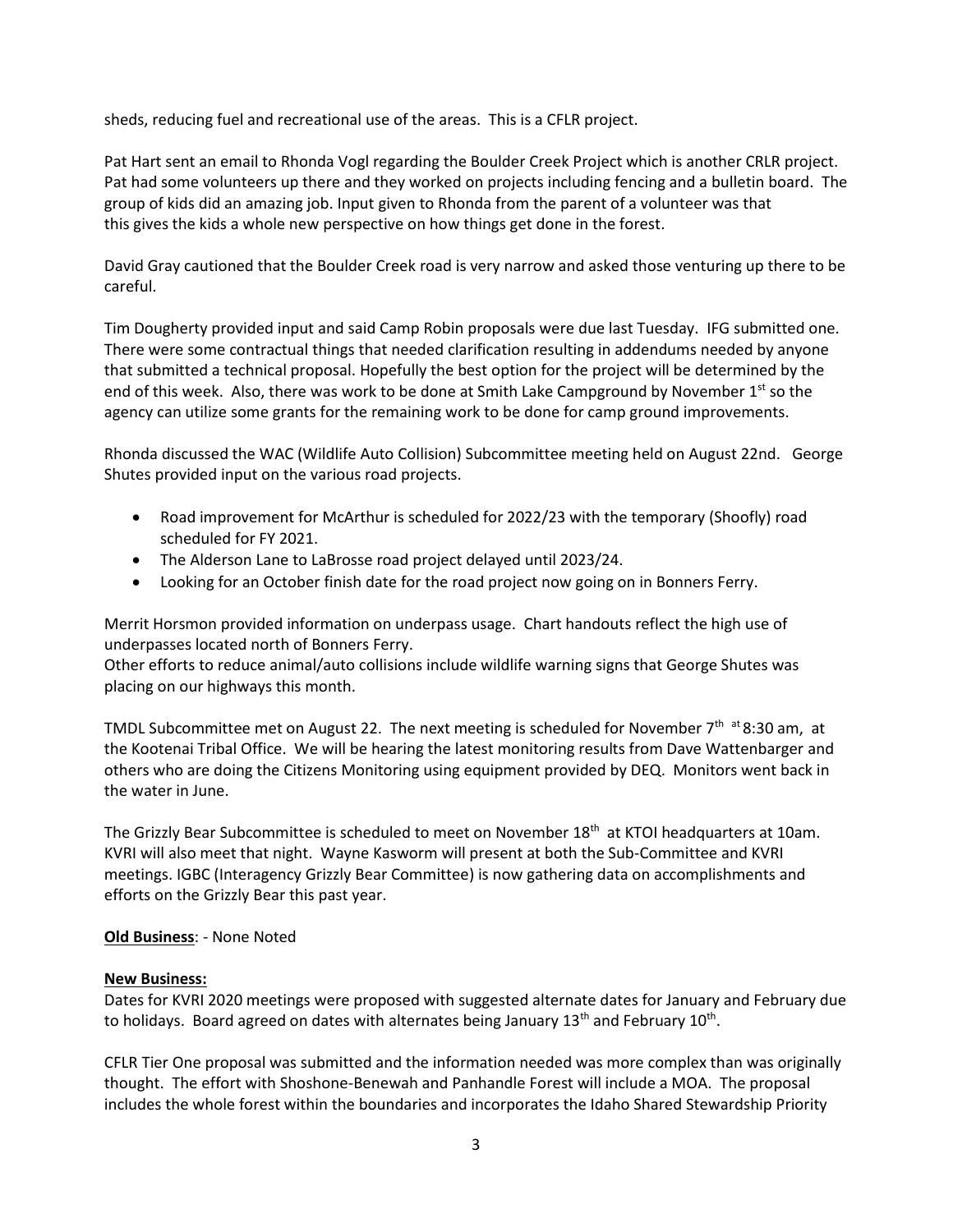Landscape area as well as projects as outlined in the five-year plan. We provided additional clarification and should know if we have passed into the Tier 2 phase by this Friday.

### **Correspondence:**

Email from I.F.R.P. (Idaho Forest Restoration Partnership). IFRP Will hold the 2020 workshop in Coeur d'Alene at the CDA resort on April 14 & 15. The Agenda and registration will be available in November. The available spots fill up very quickly. KVRI will pay for the registration fee for board members if their agencies cannot.

**Chip Corsi of IDFG** referred to a recent news release informing the public that a Grizzly bear mistaken for a black bear last week in the Selkirks had been shot. It was self-reported and the shooter is cooperating with the authorities. It was a collared female with no cubs.

**Norm Merz of IDFG** updated the action plan looking at migration plan for big game. Expanded from just MacArthur lake to both sides of 95 up to the Canadian border.

### **Updates from Representatives:**

**Karen Roetter of Senator Mike Crapo's office** said the Senator had recently introduced legislation regarding PILT (Payment in lieu of taxes) funds. The legislation authorized payments for ten years instead of one year. Counties will still be paid every year.

**Sid Smith of Senator Jim Risch's office** said there are a number of Senators along with the Dept. of Agriculture working on an expedited track for the Resource Advisory Committee (RAC) appointments as terms are expiring. Clock is ticking for initiating projects to utilize Title II funds. Funds have to be obligated no later than Nov 30 of 2021. Many of the RAC's don't have a quorum or if they do the terms are expiring.

**Tim Kastning of Congressman's Fulcher's office** informed the group the that Congressman will be in our area Thursday possibly doing Townhall meetings. Stops to include Sandpoint, Rathdrum then down to Lewiston. A Press Release is forthcoming with the details.

**Christy Johnson-Hughes, US Fish and Wildlife Service** stated that they had signed the final version of the White Sturgeon Revised Recovery Plan. Christy sent a copy of this to Rhonda and Rhonda will send out to the Board. Christy indicated that there should be "no surprises". She also reviewed that the changes to staffing (Jason Flory accepted another position) are concerning for the communications with the Tribe. They are working on having Jason provide 25% of his time over the next fiscal year for mentoring his replacement and for the transition.

#### **Species Updates:**

- Lynx are moving to recovery. We hope to finalize September 2020 following period of comments
- Wolverine: no changes- same
- Grizzly Bear: no changes
- Caribou unable to comment due to legislation